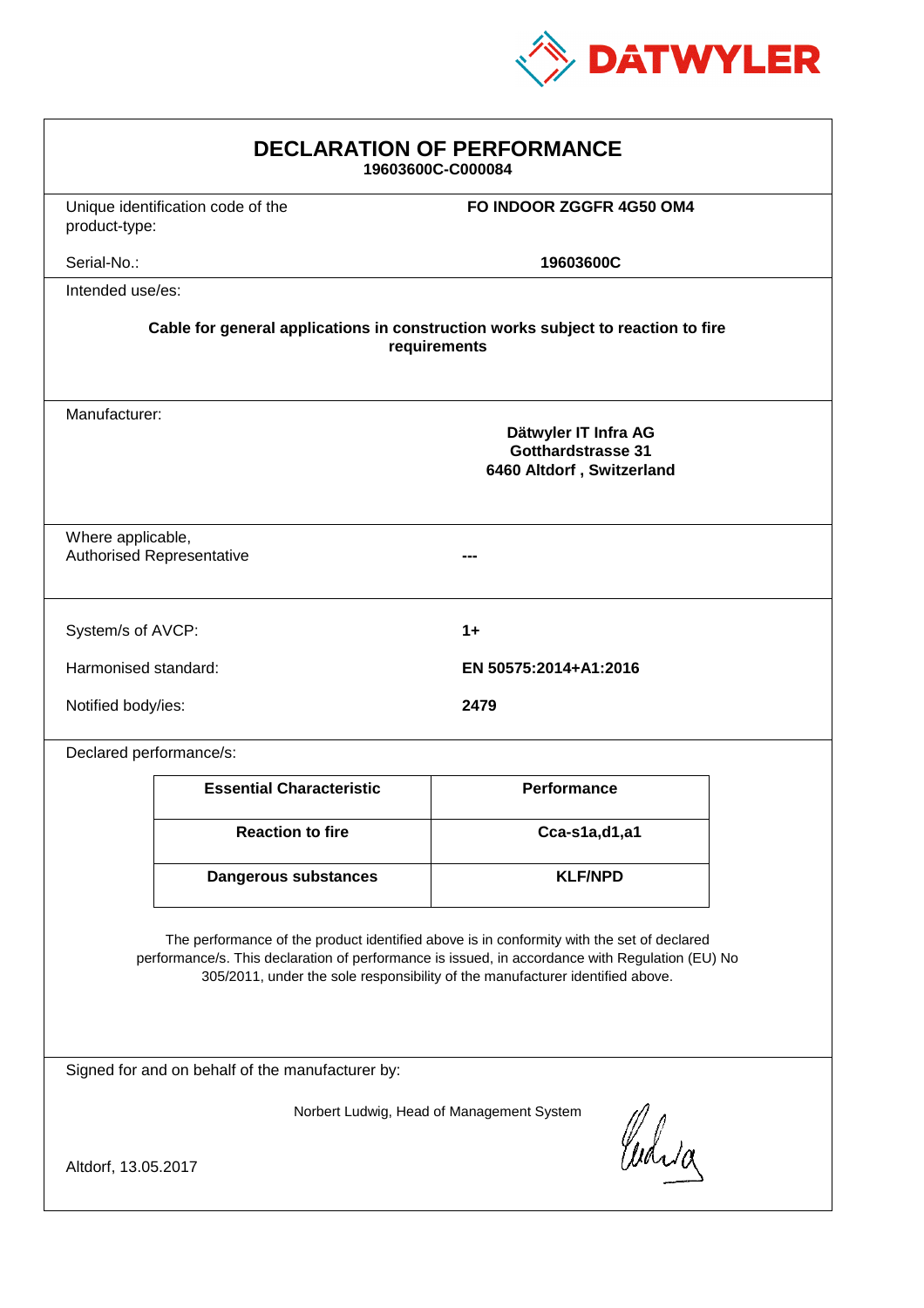

| LEISTUNGSERKLÄRUNG<br>19603600C-C000084                                                                                                                                                                                                                    |                                                                                |                                                                                |  |  |  |
|------------------------------------------------------------------------------------------------------------------------------------------------------------------------------------------------------------------------------------------------------------|--------------------------------------------------------------------------------|--------------------------------------------------------------------------------|--|--|--|
|                                                                                                                                                                                                                                                            | Eindeutiger Kenncode des Produkttyps:                                          | FO INDOOR ZGGFR 4G50 OM4                                                       |  |  |  |
| Serien-Nr.:                                                                                                                                                                                                                                                |                                                                                | 19603600C                                                                      |  |  |  |
| Verwendungszweck(e):<br>Kabel/Leitung für allgemeine Anwendungen in Bauwerken in Bezug auf die<br>Anforderungen an das Brandverhalten                                                                                                                      |                                                                                |                                                                                |  |  |  |
| Hersteller:                                                                                                                                                                                                                                                |                                                                                | Dätwyler IT Infra AG<br><b>Gotthardstrasse 31</b><br>6460 Altdorf, Switzerland |  |  |  |
|                                                                                                                                                                                                                                                            | Wo anwendbar, Bevollmächtigter:                                                |                                                                                |  |  |  |
|                                                                                                                                                                                                                                                            | System(e) zur Bewertung und Überprüfung der<br>Leistungsbeständigkeit:<br>$1+$ |                                                                                |  |  |  |
| Harmonisierte Norm:                                                                                                                                                                                                                                        |                                                                                | EN 50575:2014+A1:2016                                                          |  |  |  |
| Notifizierte Stelle(n):<br>2479                                                                                                                                                                                                                            |                                                                                |                                                                                |  |  |  |
| Erklärte Leistung(en):                                                                                                                                                                                                                                     |                                                                                |                                                                                |  |  |  |
|                                                                                                                                                                                                                                                            | <b>Wesentliche Merkmale</b>                                                    | Leistung                                                                       |  |  |  |
|                                                                                                                                                                                                                                                            | <b>Brandverhalten</b>                                                          | Cca-s1a,d1,a1                                                                  |  |  |  |
|                                                                                                                                                                                                                                                            | Gefährliche Stoffe                                                             | <b>KLF/NPD</b>                                                                 |  |  |  |
| Die Leistung des vorstehenden Produkts entspricht der erklärten Leistung/den erklärten<br>Leistungen. Für die Erstellung der Leistungserklärung im Einklang mit der Verordnung (EU) Nr.<br>305/2011 ist allein der obengenannte Hersteller verantwortlich. |                                                                                |                                                                                |  |  |  |
| Unterzeichnet für den Hersteller und im Namen des Herstellers von:                                                                                                                                                                                         |                                                                                |                                                                                |  |  |  |
| Norbert Ludwig, Head of Management System<br>Curia<br>Altdorf, 13.05.2017                                                                                                                                                                                  |                                                                                |                                                                                |  |  |  |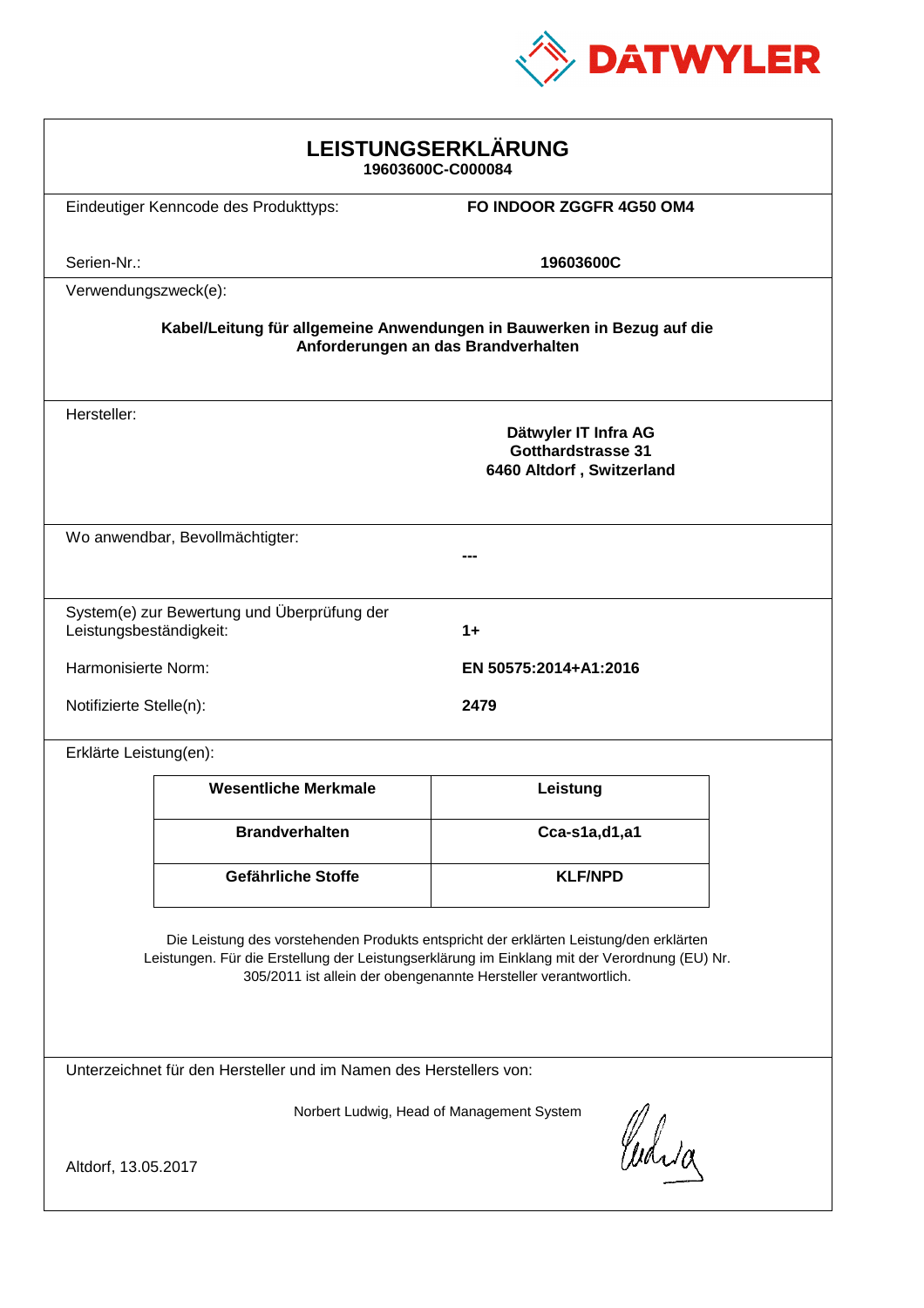

| <b>PRESTATIEVERKLARING</b><br>19603600C-C000084                                                                                                                                                                                                                             |                                                                              |                                                                         |  |  |
|-----------------------------------------------------------------------------------------------------------------------------------------------------------------------------------------------------------------------------------------------------------------------------|------------------------------------------------------------------------------|-------------------------------------------------------------------------|--|--|
|                                                                                                                                                                                                                                                                             | Unieke identificatiecode van het<br>FO INDOOR ZGGFR 4G50 OM4<br>producttype: |                                                                         |  |  |
| Serienr.:                                                                                                                                                                                                                                                                   |                                                                              | 19603600C                                                               |  |  |
| Beoogd(e) gebruik(en):                                                                                                                                                                                                                                                      |                                                                              |                                                                         |  |  |
| Kabels voor algemene toepassingen in bouwwerken die onder<br>voorschriften inzake materiaalgedrag bij brand vallen                                                                                                                                                          |                                                                              |                                                                         |  |  |
| Fabrikant:                                                                                                                                                                                                                                                                  |                                                                              | Dätwyler IT Infra AG<br>Gotthardstrasse 31<br>6460 Altdorf, Switzerland |  |  |
|                                                                                                                                                                                                                                                                             | indien van toepassing, Gemachtigde:                                          |                                                                         |  |  |
| Het systeem of de systemen voor de<br>beoordeling en verificatie van de<br>$1+$<br>prestatiebestendigheid:<br>Geharmoniseerde norm:<br>EN 50575:2014+A1:2016<br>2479<br>Aangemelde instantie(s):                                                                            |                                                                              |                                                                         |  |  |
| Aangegeven prestatie(s)                                                                                                                                                                                                                                                     |                                                                              |                                                                         |  |  |
|                                                                                                                                                                                                                                                                             | Essentiële kenmerken                                                         | <b>Prestatie</b>                                                        |  |  |
|                                                                                                                                                                                                                                                                             | <b>Brandreactie</b>                                                          | Cca-s1a,d1,a1                                                           |  |  |
|                                                                                                                                                                                                                                                                             | Gevaarlijke stoffen                                                          | <b>KLF/NPD</b>                                                          |  |  |
| De prestaties van het hierboven omschreven product zijn conform de aangegeven prestaties. Deze<br>prestatieverklaring wordt in overeenstemming met Verordening (EU) nr. 305/2011 onder de exclusieve<br>verantwoordelijkheid van de hierboven vermelde fabrikant verstrekt. |                                                                              |                                                                         |  |  |
| Ondertekend voor en namens de fabrikant door:                                                                                                                                                                                                                               |                                                                              |                                                                         |  |  |
| Norbert Ludwig, Head of Management System<br>Curia<br>Altdorf, 13.05.2017                                                                                                                                                                                                   |                                                                              |                                                                         |  |  |
|                                                                                                                                                                                                                                                                             |                                                                              |                                                                         |  |  |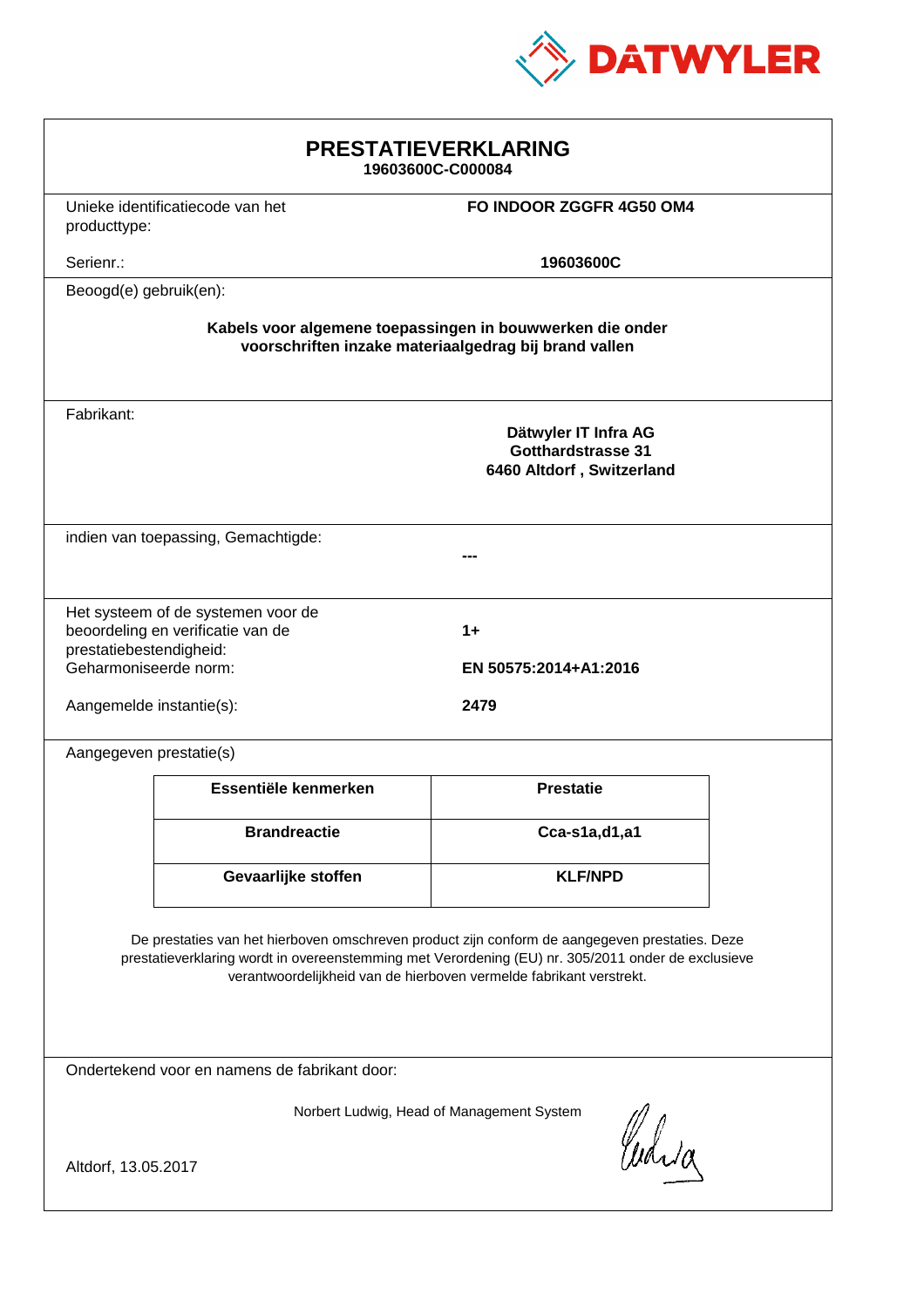

| <b>DÉCLARATION DES PERFORMANCES</b><br>19603600C-C000084                                                                                                                                                                                                         |                                                                   |                                                                                |  |  |
|------------------------------------------------------------------------------------------------------------------------------------------------------------------------------------------------------------------------------------------------------------------|-------------------------------------------------------------------|--------------------------------------------------------------------------------|--|--|
| produit type:                                                                                                                                                                                                                                                    | Code d'identification unique du                                   | FO INDOOR ZGGFR 4G50 OM4                                                       |  |  |
| Numéro de série:                                                                                                                                                                                                                                                 |                                                                   | 19603600C                                                                      |  |  |
| Usage(s) prévu(s):                                                                                                                                                                                                                                               |                                                                   |                                                                                |  |  |
| Câble pour applications générales dans les ouvrages de construction soumis<br>aux exigences de réaction au feu                                                                                                                                                   |                                                                   |                                                                                |  |  |
| Fabricant:                                                                                                                                                                                                                                                       |                                                                   | Dätwyler IT Infra AG<br><b>Gotthardstrasse 31</b><br>6460 Altdorf, Switzerland |  |  |
|                                                                                                                                                                                                                                                                  | Le cas échéant, Mandataire                                        |                                                                                |  |  |
| performances:<br>Norme harmonisée:                                                                                                                                                                                                                               | Système(s) d'évaluation et de<br>vérification de la constance des | $1+$<br>EN 50575:2014+A1:2016                                                  |  |  |
| Organisme(s) notifié(s):                                                                                                                                                                                                                                         |                                                                   | 2479                                                                           |  |  |
|                                                                                                                                                                                                                                                                  | Performance(s) déclarée(s):                                       |                                                                                |  |  |
|                                                                                                                                                                                                                                                                  | Caractéristique essentielle                                       | <b>Performance</b>                                                             |  |  |
|                                                                                                                                                                                                                                                                  | Réaction au feu                                                   | Cca-s1a,d1,a1                                                                  |  |  |
|                                                                                                                                                                                                                                                                  | <b>Substances dangereuses</b>                                     | <b>KLF/NPD</b>                                                                 |  |  |
| Les performances du produit identifié ci-dessus sont conformes aux performances déclarées.<br>Conformément au règlement (UE) no 305/2011, la présente déclaration des performances est<br>établie sous la seule responsabilité du fabricant mentionné ci-dessus. |                                                                   |                                                                                |  |  |
| Signé pour le fabricant et en son nom par:                                                                                                                                                                                                                       |                                                                   |                                                                                |  |  |
| Norbert Ludwig, Head of Management System<br>Waia<br>Altdorf, 13.05.2017                                                                                                                                                                                         |                                                                   |                                                                                |  |  |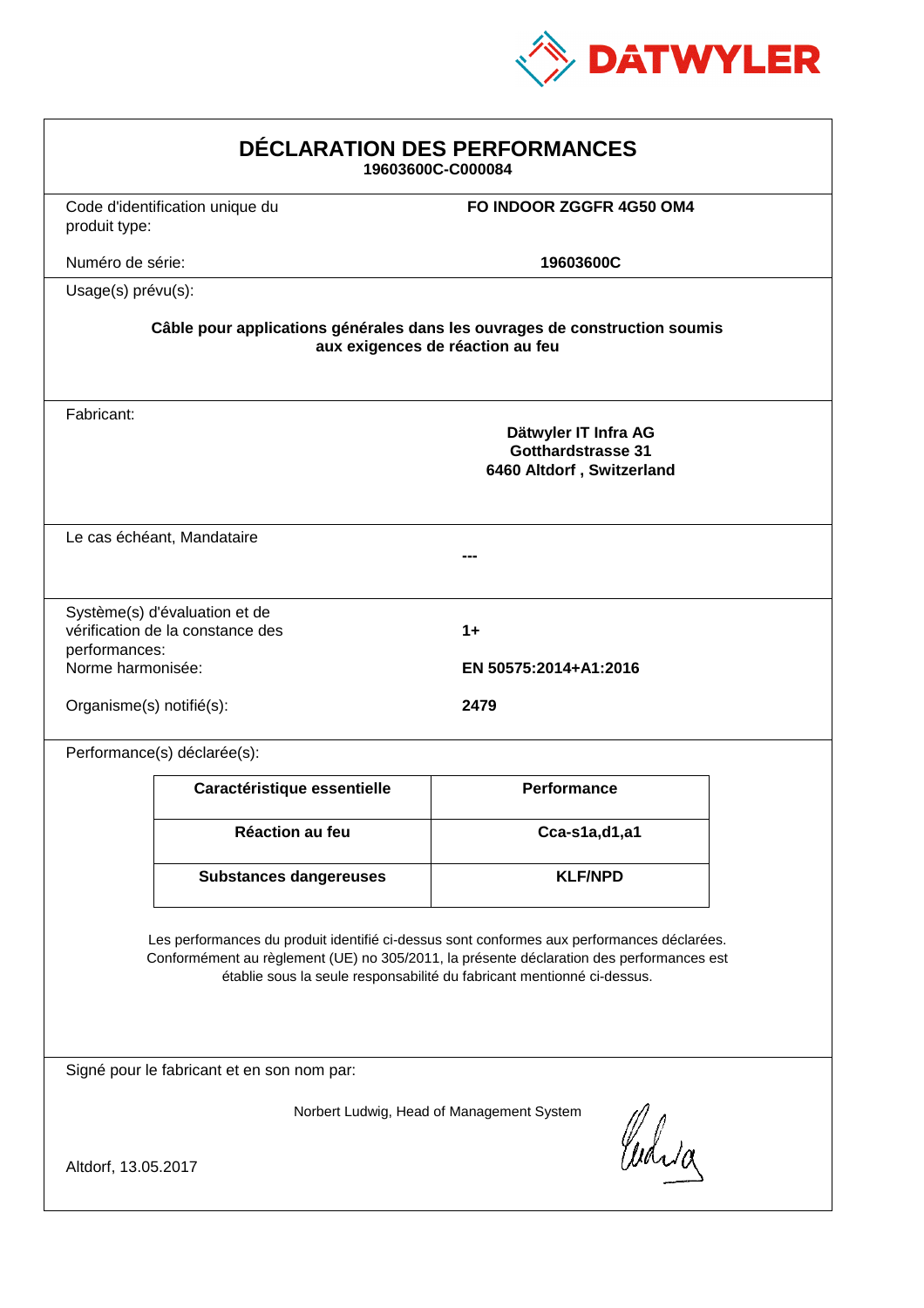

| <b>DECLARACIÓN DE PRESTACIONES</b><br>19603600C-C000084                                                                                                                                                                                                                                        |                                                                               |                                                                                |  |  |  |
|------------------------------------------------------------------------------------------------------------------------------------------------------------------------------------------------------------------------------------------------------------------------------------------------|-------------------------------------------------------------------------------|--------------------------------------------------------------------------------|--|--|--|
| producto tipo:                                                                                                                                                                                                                                                                                 | Código de identificación única del                                            | FO INDOOR ZGGFR 4G50 OM4                                                       |  |  |  |
| Número de serie:                                                                                                                                                                                                                                                                               |                                                                               | 19603600C                                                                      |  |  |  |
| Usos previstos:                                                                                                                                                                                                                                                                                |                                                                               |                                                                                |  |  |  |
| Cable sujeto a requisitos de reacción al fuego para aplicaciones generales en obras<br>de construcción                                                                                                                                                                                         |                                                                               |                                                                                |  |  |  |
| Fabricante:                                                                                                                                                                                                                                                                                    |                                                                               | Dätwyler IT Infra AG<br><b>Gotthardstrasse 31</b><br>6460 Altdorf, Switzerland |  |  |  |
|                                                                                                                                                                                                                                                                                                | En su caso, Representante autorizado:                                         |                                                                                |  |  |  |
| $(EVCP)$ :                                                                                                                                                                                                                                                                                     | Sistemas de evaluación y verificación<br>de la constancia de las prestaciones | $1+$<br>EN 50575:2014+A1:2016                                                  |  |  |  |
| Norma armonizada:<br>Organismos notificados:                                                                                                                                                                                                                                                   |                                                                               | 2479                                                                           |  |  |  |
|                                                                                                                                                                                                                                                                                                | Prestaciones declaradas:                                                      |                                                                                |  |  |  |
|                                                                                                                                                                                                                                                                                                | Característica esencial                                                       | <b>Prestaciones</b>                                                            |  |  |  |
|                                                                                                                                                                                                                                                                                                | Reacción al fuego                                                             | Cca-s1a,d1,a1                                                                  |  |  |  |
|                                                                                                                                                                                                                                                                                                | Sustancias peligrosas                                                         | <b>KLF/NPD</b>                                                                 |  |  |  |
| Las prestaciones del producto identificado anteriormente son conformes con el conjunto de<br>prestaciones declaradas. La presente declaración de prestaciones se emite, de conformidad con<br>el Reglamento (UE) nº 305/2011, bajo la sola responsabilidad del fabricante arriba identificado. |                                                                               |                                                                                |  |  |  |
| Firmado por y en nombre del fabricante por:                                                                                                                                                                                                                                                    |                                                                               |                                                                                |  |  |  |
| Norbert Ludwig, Head of Management System<br>Curia                                                                                                                                                                                                                                             |                                                                               |                                                                                |  |  |  |
| Altdorf, 13.05.2017                                                                                                                                                                                                                                                                            |                                                                               |                                                                                |  |  |  |